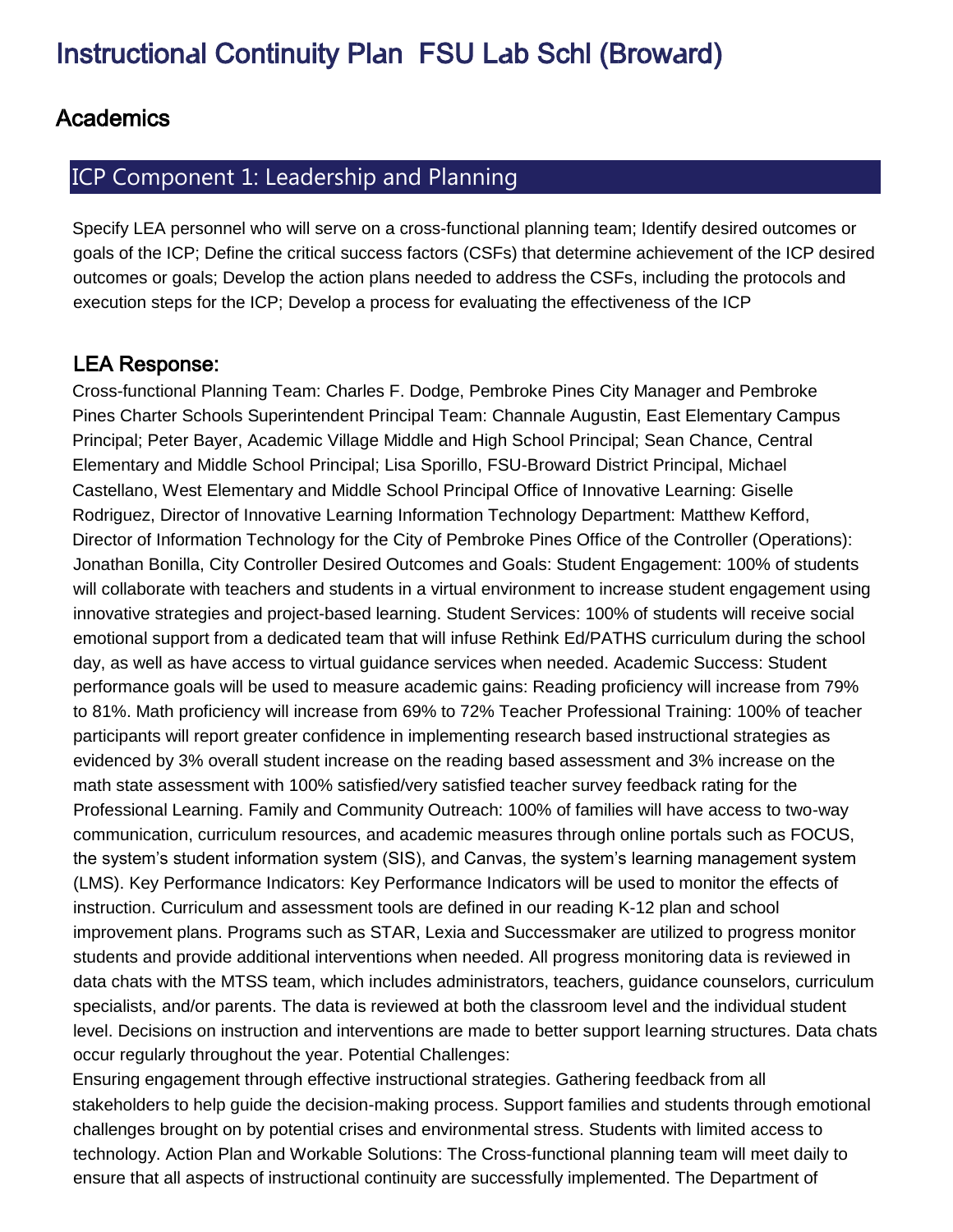Innovative Learning will collaborate with vendors and support personnel to provide students with access to programs and content that is critical to student success. They will also ensure that professional development is offered daily to all staff to support effective instructional practices in a virtual environment. Leadership will meet with teachers weekly to ensure two-way communication and use feedback in the decision-making process. The Office of the Controller and the Information Technology Department will provide students and their families with resources necessary for success, including technology services such as laptops for families that may need additional devices and food services for families in need. The team meetings will occur through Zoom; subsequently, the team will use feedback collected from surveys, family outreach events, staff meetings, ticketing data, and academic progress monitoring tools to guide the decision making process. Agendas with action items will be assigned to individuals or departments and will be used to guide daily meetings. All necessary documents and agendas will be stored in a Canvas Course designed to easily access the necessary information for any given task. Leadership teams will meet with support personnel to actively monitor student engagement in all Canvas courses. In addition, leadership will observe and participate in teacher's Zoom lessons on a regular basis. Guidance Counselors will work closely with teachers and provide services to students through social emotional curriculum and a guidance referral process. If a student is in need of additional services, guidance will refer him/her to the Student Assistance Program. The Student Assistance Program (SAP) offers individual therapy services delivered by a licensed psychologist and a mental health therapist. The Information Technology Department will assess the technological needs of families through the stakeholder survey. Chromebooks will be offered to families in need of additional devices. All devices will be updated to ensure that access to all necessary programs for instruction are available to students. All devices will be inventoried and families will complete a waiver indicating that they are responsible for the safekeeping and appropriate use of these technologies. For families in need of internet service, the Office of the Controller will work with local internet providers to secure connectivity for students. Monitoring and Evaluating: Monitoring and evaluating the successful implementation of the Instructional Continuity Plan will take place using various measures. Stakeholder surveys will be given to all families, students, and faculty on a bimonthly basis. Results will be analyzed and used to guide decisions that are documented in the daily team agendas. Academic progress monitoring tools will be used to evaluate student success in core academic areas and ensure that effective strategies are being implemented in the virtual school environment. All professional development offerings will include a feedback form that will be used as a "needs analysis" of support for instructional and non-instructional staff. Principals, Assistant Principals, or Curriculum Specialists will conduct weekly observations of live virtual instruction to monitor the strategies being utilized by teachers in the virtual environment. In addition, teachers' Canvas courses will be reviewed by leadership for required curriculum and support services for students and families.

# ICP Component 2: Curriculum Resources and Digital Content

Reaffirm desired outcomes, goals, and instructional strategies of the remote learning program; Confirm LMS providers and if selecting a new provider, schedule product demonstrations; Delegate a crossfunctional team to monitor the performance of the LMS and make recommendations for improvements or modifications; Provide ongoing training and professional learning, ensuring new hires are included; Allow planning time (two to three months) for teachers and instructional staff to become familiar with digital content to be used within the LMS, including appropriate instructional supports, e.g., coaching.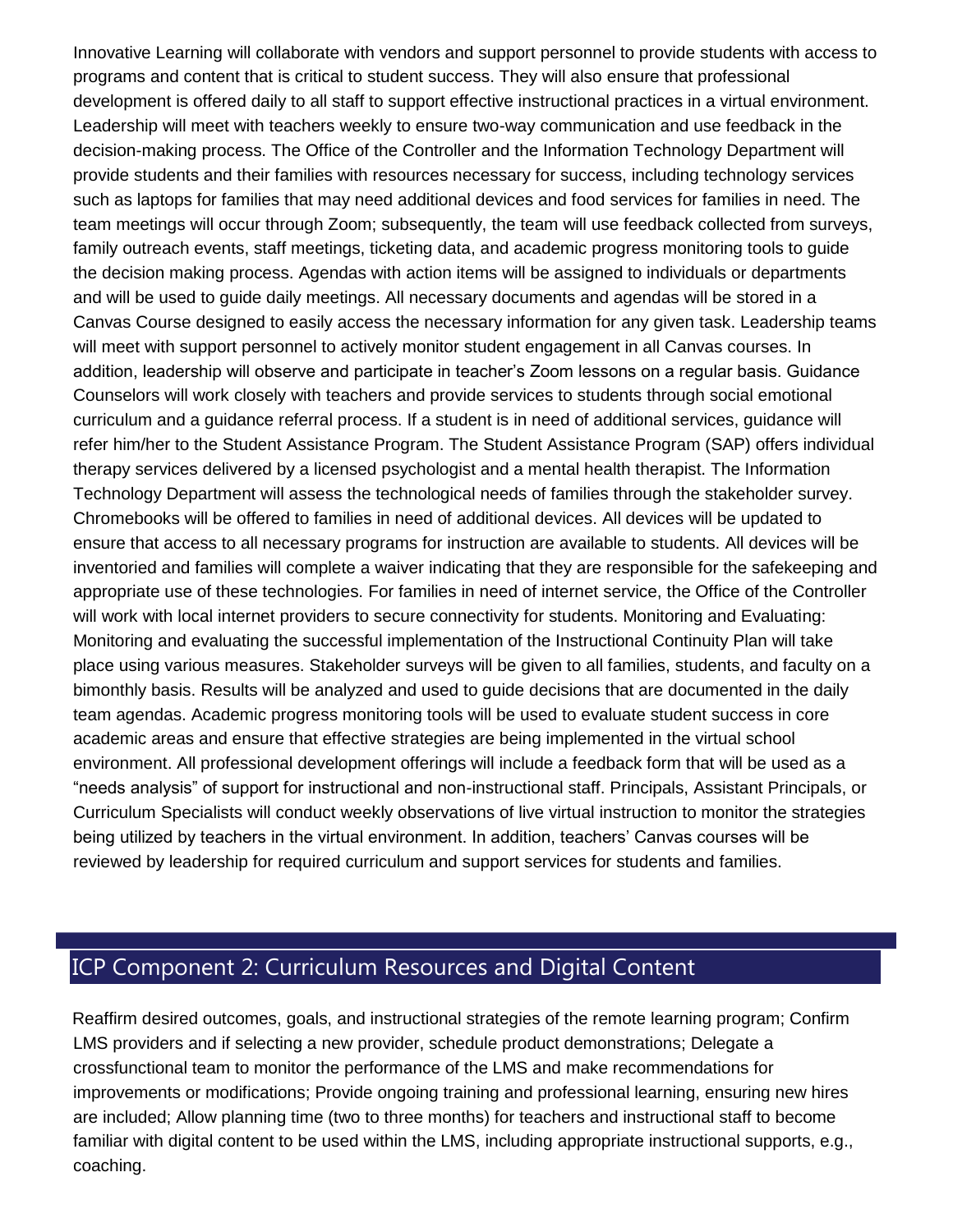# **LEA Response:**

Desired Outcomes and Goals Student Engagement: 100% of students will collaborate with teachers and students in a virtual environment to increase student engagement using innovative strategies and project based learning. Student Services: 100% of students will receive social emotional support from a dedicated team that will infuse Rethinked Ed and PATHS curriculum during the school day, as well as have access to virtual guidance services when needed. Academic Success: Student performance goals will be used to measure academic gains: Reading proficiency will increase from 79% to 81%. Math proficiency will increase from 69% to 72%. Teacher Professional Training: 100% of teacher participants will report greater confidence in implementing research based instructional strategies as evidenced by 3% overall student increase on the reading based assessment and 3% increase on the math state assessment with 100% satisfied/very satisfied teacher survey feedback rating for the Professional Learning. Family and Community Outreach: 100% of families will have access to two-way

communication, curriculum resources, and academic measures through online portals such as FOCUS, the system's student information system (SIS), and Canvas, the system's learning management system (LMS). Learning Management System: The City of Pembroke Pines Charter School System (PPCSS) has successfully used Canvas as its Learning Management System for K-12 since 2018. Canvas provides equitable access and instructional continuity in a virtual environment for all students. It is the robust digital foundation that allows students access to content, curriculum, and applications adopted by the City of Pembroke Pines Charter Schools. Canvas is rostered through our student information system (SIS), FOCUS, and provides students with access to all of their courses and content. Teachers utilize Canvas to post assignments, as a method of communication, and to provide timely feedback on student progress. A cross-functional team has been identified to monitor the performance of the LMS.

This team consists of instructional technology staff: Karina Raimont, Technology and Instruction Supervisor; Erica Kostzer, K-12 Solution Specialist; Gladis Lebron, K-12 Solution Specialist; and Maritza Diaz, Classroom Technology Support. This also includes administrative staff: Charles F. Dodge, Pembroke Pines City Manager and Pembroke Pines Charter Schools Superintendent; Principal Team: Channale Augustin, East Elementary Campus Principal; Peter Bayer, Academic Village Middle and High School Principal; Sean Chance, Central Elementary and Middle School Principal; Lisa Sporillo, FSUBroward District Principal, Michael Castellano, West Elementary and Middle School Principal; Office of

Innovative Learning: Giselle Rodriguez, Director of Innovative Learning; Information Technology Department: Matthew Kefford, Director of Information Technology for the City of Pembroke Pines; Office of the Controller (Operations): Jonathan Bonilla, City Controller. Curriculum leaders: Judith Founds, Curriculum Specialist and Dr. Kimberly Pizzo, Assistant Principal will also help oversee implementation. Mathew Kefford, Director of Information Technology monitors the functionality of Canvas as it supports over 6,000 students in our school system. The Innovative Learning Department oversees and monitors Canvas integrations with curriculum providers and over 50 applications used to support student learning. School based administrators will monitor effective teacher usage, parent communication, and student performance in Canvas. The Curriculum Leaders; Judith Founds (Curriculum Specialist) and Dr. Kimberly Pizzo (Assistant Principal) will monitor teacher led content, instructional strategies, and curriculum within Canvas. These teams will not only monitor the performance of the LMS, but will also make recommendations for improvements through bi-weekly meetings. All core curriculum is available through the Clever SSO and through the Canvas Learning Management System. Students have access to their core curriculum, which includes Benchmark Advance, Go Math via My HRW, Lexia, and Successmaker. Additional supplemental curriculum is available through the Clever platform. Professional Development for teachers is provided through the Office of Innovative Learning. Sessions include workshops such as "Getting Started with Canvas," "Canvas Grade Passback," "Communicating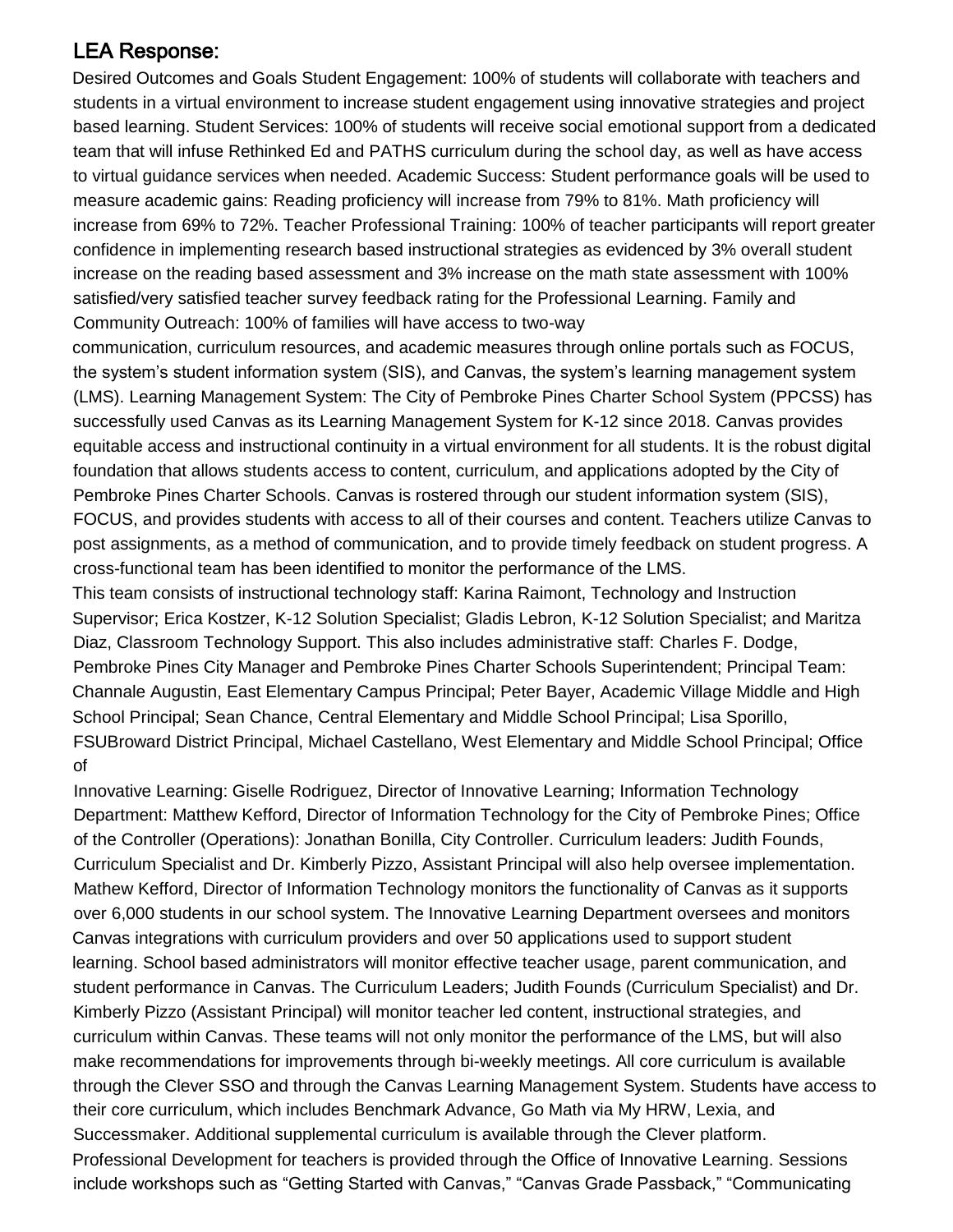and Collaborating in Canvas." In addition, professional learning is also offered on the content providers and curriculum applications available to all teachers in Canvas. Teachers participate in these workshops to better understand the functionality of the LMS, as well as all of the content it supports. All teachers will have planning time for professional learning communities and professional development sessions from 2:15 pm – 3:15 pm. Workshops and professional development are ongoing and posted on a monthly calendar on a Canvas course titled "Office of Innovative Learning." This course publishes links to weekly training offerings, video guides, and a wealth of resources for teachers. Teachers new to Pembroke Pines Charter Schools also participate in the New Teacher Academy. This academy is focused on supporting a cohort of new teachers as they navigate the new learning environments. Also, new teachers are provided coaching through the school based Curriculum Specialist, Department Chair and/or assigned mentor.

# ICP Component 3: Professional Learning

Provide leaders and instructional staff multiple survey opportunities to determine actual needs regarding professional learning; Arrange time for professional learning opportunities for school leaders and staff, keeping in mind best practices for adult learners; Provide for implementation of professional learning for educational staff; Assess the effectiveness of professional learning efforts to continuously improve the process and provide relevant opportunities in the future.

#### **LEA Response:**

"Needs assessments" are designed to determine the professional development offerings to all staff. Professional development plans for each campus are created using student achievement data, staff certification data, and past professional development inventories. Each professional development is followed by a feedback form that also elicits requests for additional professional development offerings. In addition, program effectiveness surveys are given annually to collect data for all programs. This analysis includes student usage, teacher perception, and instructional effectiveness. Professional Development will be supported by the City of Pembroke Pines Office of Innovative Learning, school based training, and Panhandle Area Education Consortium (PAEC) professional development offerings. Workshops and online courses for teachers are ongoing and posted on a monthly calendar in a Canvas course titled "Office of Innovative Learning." These courses include, but are not limited to, Canvas for Beginners, Clever In Your Class, FOCUS Grading, Communicating in an Online World, Reading Strategies through Zoom, etc. Canvas and Zoom are used to support all professional learning. The Office of Innovative Learning Canvas course includes previously recorded webinars, short video tutorials, and links to live webinars. In addition, support personnel offer daily open Q & A forums from 7:15am – 8:45 am and are available from 7:15 am – 3:30 pm to provide live support in real time. All teachers will have planning time for professional learning communities and professional development sessions from 2:15 pm – 3:15 pm. Live webinars will promote collaboration with professionals and opportunities for reflection. Using tools such as polling, break out rooms, and sharing of best practices, educators and administrators will work together as they learn new skills and technologies. Each session will follow a template that includes clearly defined goals and thought provoking questions. Webinars will be led by facilitators that are experts in the topics presented. All sessions will conclude with a discussion on the impact the material will have in their professional practice and student achievement. Participants should have measurable goals to indicate whether the practice was effective in their virtual classroom. In addition, administrators will be provided a list of participants and "look fors" based on the goals of the training. This will provide Principals, Assistant Principals, and Curriculum Specialists a list of identified practices they should be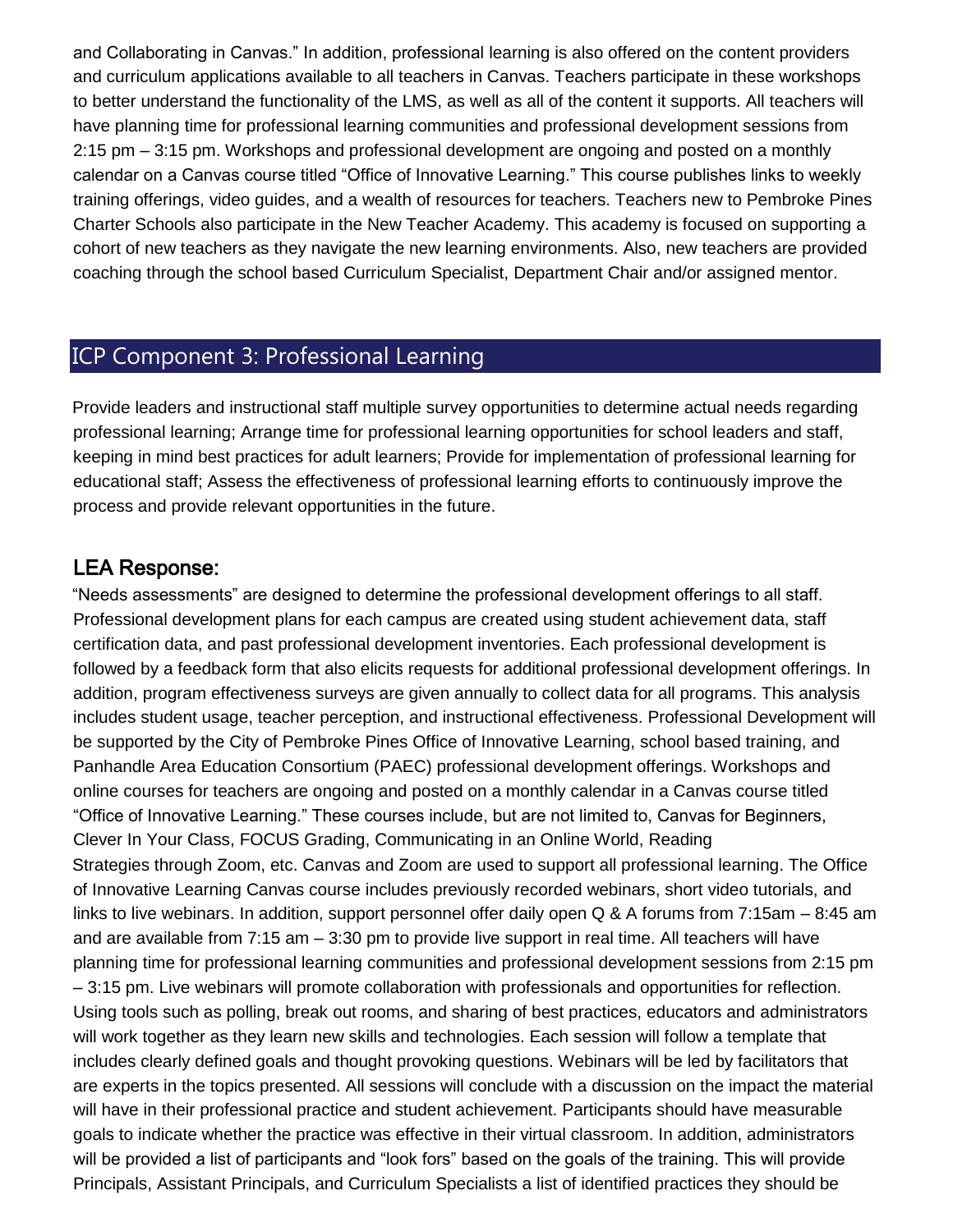observing when supporting teachers in their virtual class. The effectiveness of the instructional strategies will be assessed using Marzano's High Probability Protocol and analysis of students' achieving the desired effect of the academic goals. IObservation will be used to document formal and informal observations that are conducted and used for overall teacher evaluation ratings. A ticketing system is also available to all staff to ensure real time support. This ticketing system is managed by the Office of Innovative Learning and is used to collect information on the needs of the system users. Staff members submit a ticket and support personnel contact them to address their needs. These may include assistance navigating online content, clarifying professional development strategies, and supporting virtual classrooms.

## ICP Component 4: Instructional Practices

Identify needs of educators relative to online and hybrid teaching experience and expertise; Determine which teachers have extensive background in these delivery models, and which will need more help; Develop guidance, resources, and training on the best practices for distance/hybrid education delivery for those who need help onboarding to these practices; Implement professional learning about best practices for hybrid teaching for educational staff; Assess the effectiveness of delivery methods and alter strategies as needed to engage all students.

#### **LEA Response:**

The City of Pembroke Pines eLearning instructional model blends synchronous and asynchronous instruction. Students will have access to state-approved online curriculum through Canvas, live synchronous lessons with their teachers, and various digital resources to guide their eLearning experience. Synchronous instruction is defined as live instruction that occurs on a regular and consistent basis. Guidance Counselors and support staff will embed social emotional health as a part of the students' daily experience. Appendix B breaks down the three main components of PPCSS' eLearning Instructional Model. (See Appendix B) The leadership team will identify those teachers with the specific expertise to implement the online and hybrid instruction, as well as determine additional training needs through observations, evaluations and teacher feedback surveys. Once the individuals and/or their needs are identified, they will participate in professional development training to effectively implement the model. Each component of the delivery model will be assessed based on student engagement and academic success. If a model is not proven effective for a particular teacher additional professional development and coaching will be provided. All staff will learn how to implement strategies such as utilizing breakout rooms to support collaboration, project based learning, polling, and curriculum chunking. If it proves ineffective for a specific student, the MTSS process that is in place will ensure the appropriate support will be provided to the student. Progress monitoring data will be reviewed weekly. The tools used for monitoring may include, but are not limited to: STAR, Lexia, Core Curriculum Program Embedded Assessments These monitoring tools will be used to: Guide instruction Determine effective practices based on student success Provide interventions and enrichment The following considerations will be utilized to progress monitor all student success: How often is the data being reviewed and by whom? Weekly meetings and quarterly data chats. Principal, Assistant Principal, Reading Specialist, School Counselor, Curriculum Specialist, and teachers analyze the data. What problem-solving steps are in place for making decisions based on the data? Students who scored below the district benchmark are referred to the Collaborative Problem-Solving Team (CPST). The CPST will convene and make decisions following the MTSS protocols. What steps is the leadership taking to see building and classroom level data and to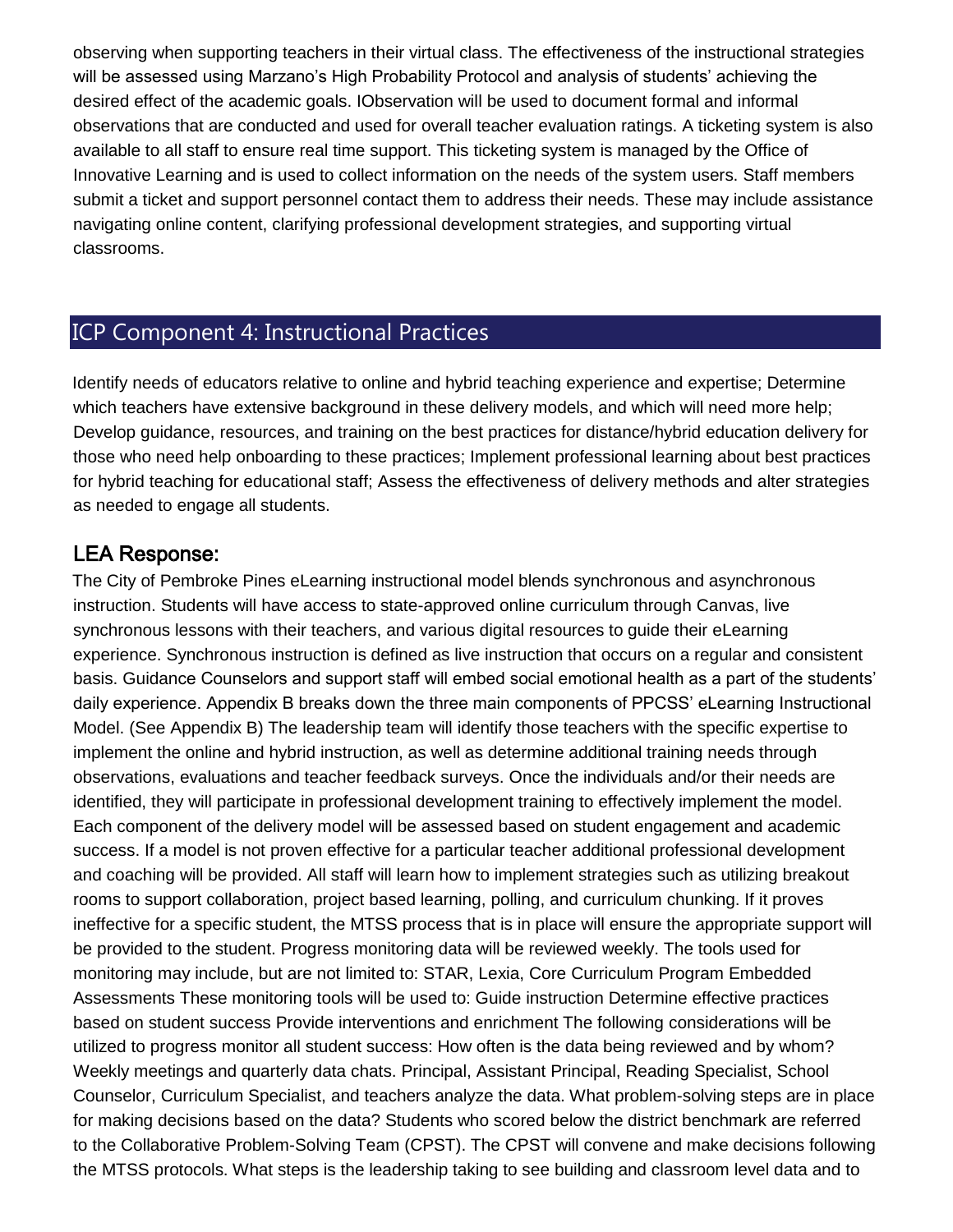share findings with individual schools? PPCS has comprehensive data management systems, FOCUS, which are reviewed periodically and utilized by the administration, teachers, and parents. Who at the school level is responsible for providing plan implementation oversight, support and follow-up? Principal, Assistant Principal, Reading Specialist, School Counselor, ESE Specialist, School Psychologist and Curriculum Specialist. Professional Learning: Professional learning will be provided to all educators through PAEC, school based training, and the PPCSS Department of Innovative Learning. Individuals with expertise in delivering content through online models will facilitate the professional development opportunities. These include teachers within our staff that have proven exemplary in their online models and have mastered the tools necessary for online learning. These professionals have been identified by administration and have a track record of providing quality professional development to others. Teachers providing professional development opportunities will receive a stipend for the creation of the workshop and the time spent on planning the webinars. All workshops are published in the Department of Innovative Canvas Course. Description and links are provided to teachers each month with all of the webinars available. Feedback forms are used to monitor attendance and provide leadership with information on planning future professional development opportunities. Administrators will also be provided a list of objectives and "look fors" for each professional development offering. These will act as a guide to Principals and Assistant Principals when completing observations for teachers. The effectiveness of the instructional strategies will be assessed using Marzano's High Probability Protocol and analysis of students' achieving the desired effect of the academic goals. IObservation will be used to document formal and informal observations that are conducted and used for overall teacher evaluation ratings. In addition, all previously recorded webinars are posted in Canvas for teachers to review, as well as short video tutorials and step-by-step guides on how to utilize online portals. Onboarding for new teachers includes a coach assigned to the new educator that meets with them regularly to ensure their success. These coaches may be a Curriculum Specialist or Department Chair. In addition, new teachers will participate in the New Teacher Academy through PPCSS. Currently, all of our curriculum is online through the Clever SSO and Canvas LMS; thus, no additional onboarding of content will be necessary for an online model.

# ICP Component 5: Parent and Family Support

Identify the household technology capabilities and needs of students and their families; Establish effective two-way lines of communications with parents and families of students using a variety of media; Provide guidance and direction to students, parents, and families on how to create distractionfree learning environments at home that are conducive to learning; Develop and communicate to staff and parents/families the protocols for providing special education services and accommodations for students in need; Develop a plan to conduct regular outreach and wellness checks to help support the health and safety of students and their families; Develop a plan to ensure that the needs of special student populations, e.g., ESE, ELL, homeless, are being supported in keeping with the requirements of IEPs and other educational specification documents.

#### **LEA Response:**

Communication and Outreach: Student and family support will be a key factor in the achievement of the system's goals. Two-way communication is provided to all families via online portals. Families have access to the PPCSS website that regularly posts relevant information and keeps families informed. All parents are encouraged to create parent accounts in the FOCUS SIS and Canvas LMS. FOCUS is used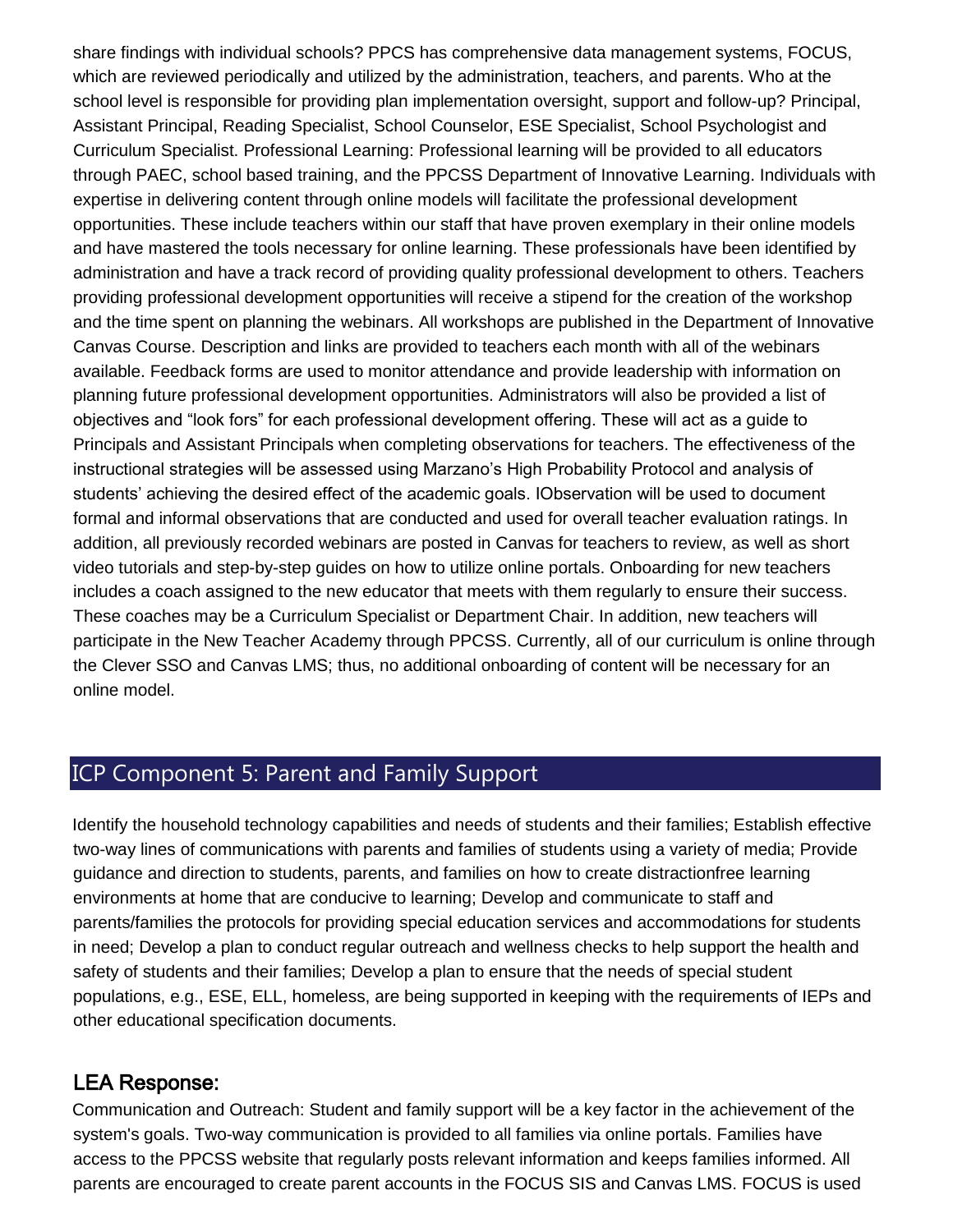as a portal that allows parents and students to monitor their progress, gradebook, and communicate with the school. Canvas is also used for communication, and teachers communicate directly with their students and parents through this system. Parents are also encouraged to communicate with their child's teacher through this platform. Parent Link is an additional form of communication that allows parents to receive phone messages, emails, and texts. All students and parents will be surveyed and these regular outreach checks will collect information on the needs of each family. Technology Needs: The use of technology is critical in a virtual environment. Parent surveys will collect information on the technological needs for each student. Each campus will issue student devices on an "as needed" basis based on responses from stakeholder surveys. In order to provide access to all stakeholders, PPCSS has purchased a significant amount of additional Chromebooks that will be distributed to families based on responses to surveys. In addition, staff will assist all families with technical issues with school issued devices. A dedicated team will be continuously troubleshooting technology issues and supporting families. A ticketing system through the PPCSS website allows families to submit tickets for support. A staff member will contact the family to aid them with their technology needs. Support staff and IT professionals will be available to help parents throughout the day. Pembroke Pines Charter System will also work in conjunction with online providers and Broward County to ensure internet connectivity through the promotions available to all Broward students. Family Outreach and Support: Parent Jaguar Series are parent workshops that are geared towards providing strategies to families to support student learning in a virtual environment. These workshops are offered throughout the year and are hosted by experts on the given topic. Parents are invited to participate in these workshops and are awarded volunteer hours as part of their participation. Many of these webinars include guidance and direction to students, parents, and families on how to create distraction-free learning environments at home that are conducive to learning. Topics for these workshops include Navigating Online Platforms, Canvas for Parents, Social Media and Cyber Safety for Children, Self Esteem and Conflict Resolution, Clever for Parents, Raising Positive Children with Digital Citizenship, and How to Help Your Child Succeed in a Digital Environment. These workshops are also concluded with a feedback form that elicits requests for additional webinars. The Pembroke Pines Charter System also provides families with demonstration videos for students and families on how to use digital platforms. These mini tutorials and previously recorded webinars are all posted on the system's website. There are also step-by-step tutorials that can be used as guides to their online platforms. Student Services: All students will have access to state approved curriculum, instruction, and the technology to achieve their learning goals. Regardless of the environment, equitable services will be provided for all students. Attendance will be monitored in FOCUS, and families, support staff, administrators, and teachers will have access to this information. Students with IEP's and EP's will be provided with their accommodations and specially designed instruction through virtual instruction through Zoom. Students with 504's and ESL students will receive their accommodations virtually through Zoom. Teachers will continue to work collaboratively with our school's social worker to continue to support foster, homeless, and migrant students. Students needing additional services will be referred to the Student Assistance Program for individual therapy delivered by a licensed psychologist and mental health therapist. ESE and 504 Students: Exceptional Student Education students with IEPs and 504s will continue to receive support from their campus Academic Support Facilitators and/or teachers. Classroom teachers will adhere to 504/ESE accommodations. All ESE teachers will become support teachers in any course that includes one of the students they support. In addition, they will be providing support through individual digital meetings with their students. All information relevant to ESE services will be disseminated to teachers via the Canvas ESE course. IEP Meetings - City of Pembroke Pines Charter School has established a system to conduct IEP meetings via technology whenever there is a legally compliant IEP team and parent available to participate. Hence, the City of Pembroke Pines

Charter Schools will use Zoom to conduct virtual IEP meetings in accordance with district Procedures.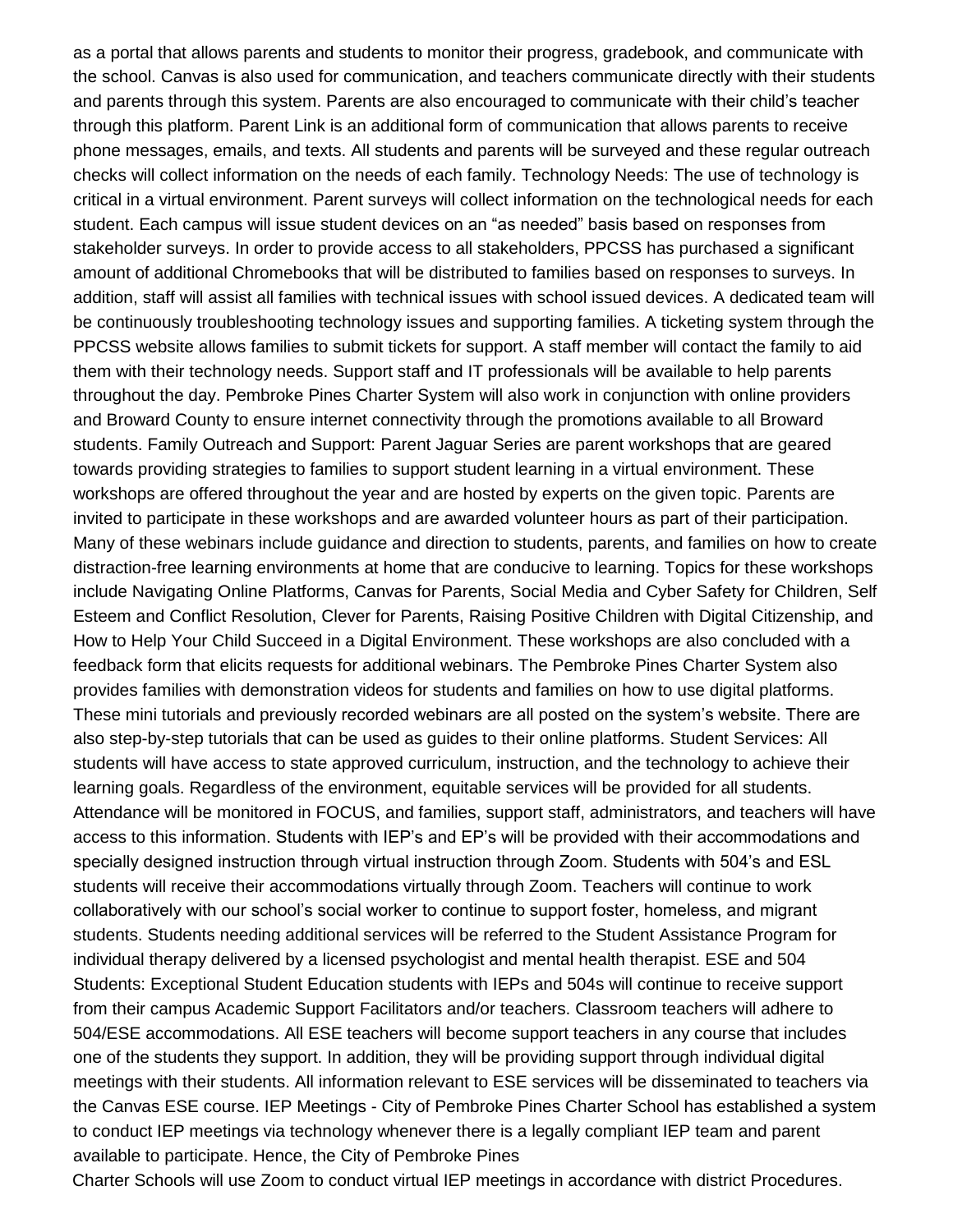Such meetings will only occur if the parent agrees to join the team in a virtual setting. When using Zoom, a secure link to the conference will be generated and embedded in the body of the email. Please note that a call-in number is also provided in the calendar invite for the parent to participate via telephone should they elect to do so. Documents such as the required Parent Participation form and the draft IEP as well as the Procedural Safeguards can be attached to the meeting invitation with secure access via Docusign. Participants will click the link to join the meetings. If any member selects for a reminder, it will prompt the participant of an upcoming meeting. The LEA will read from the script provided by the district to facilitate the IEP meeting. All correspondence during campus closures are provided electronically via secure Docusign. For parents that do not have a current email address in FOCUS, school staff will call the family and request an email. If the parent does not have an email address, the school will provide assistance for the parent to obtain an email address. All attempts to contact parents will be documented in FOCUS. All required IEP team members (parent, general education teacher, ESE providers, LEA, Evaluation Specialist,) are required to attend IEP meetings. Any participant who can only participate for a portion of the meeting will require an IEP Team Member Excusal Form. At this time, all documents requiring parent signatures must be obtained through electronic mail. Once a virtual meeting has concluded, the documents generated will be forwarded to the parent via email securely via Docusign. The district is working with FOCUS to secure an electronic signature option in the future.

# **Technology**

# ICP Component 6: Technology and Technical Support

Identify the technology staff members who will be key to the ICP planning process; Determine the robustness of the technology infrastructure for delivering synchronous and asynchronous instruction with crashes or other service disruptions, and upgrade as needed; Determine which students will need devices if the LEA does not already have a 1:1 initiative; Survey students and families to determine which are in need of internet access and provide this access as needed; Provide devices that will support the digital curriculum and also complies with Free and Appropriate Public Education (FAPE); Identify and implement a web content filtering solution for all devices used by students and staff; Identify roles needed to support technology in a remote learning model and reallocate personnel accordingly.

### **LEA Response:**

Staff members who will be key to the ICP planning process. IT Director, Matthew Kefford, mkefford@ppines.com Assistant IT Director, Ryan Depante, rdepante@ppines.com PPCSS has established a technology infrastructure for delivering synchronous and asynchronous instruction. Through the current infrastructure, PPCSS has the ability to route network traffic out multiple Internet circuits at different locations. The system has recently increased bandwidth on both aforementioned Internet circuits. The IT department manages the servers that service the entire system, and each campus has a dedicated IT team to support the technology needs of teachers, staff and students. The Department of Innovative Learning supports the software needs of the system including the management of the FOCUS SIS, Canvas LMS and Zoom platforms. This department consists of additional support roles that support technology efforts in a remote learning model. The Office of Innovative Learning members include: Giselle Rodriguez, Director of Innovative Learning; Karina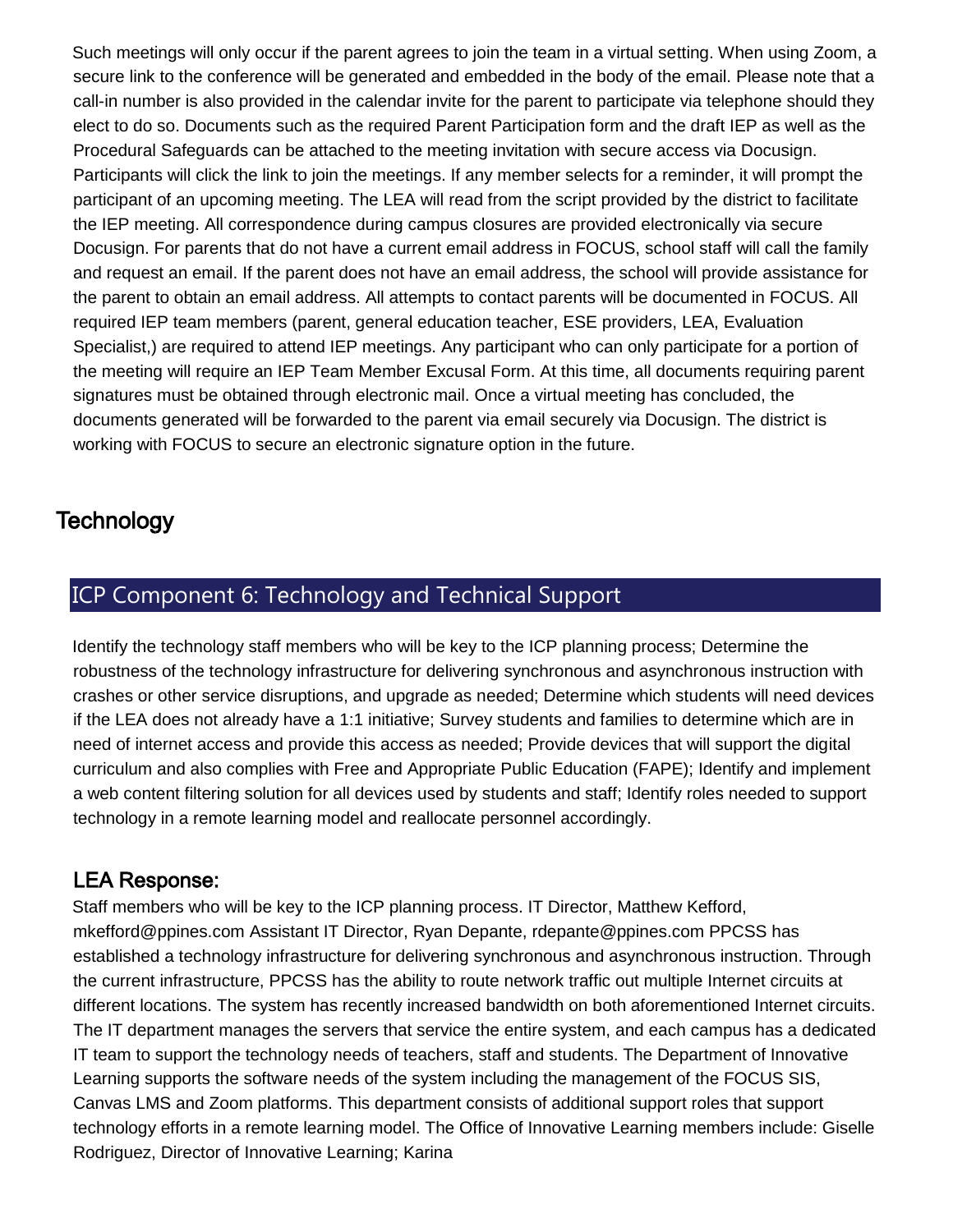Raimont, Technology and Instruction Supervisor; Erica Kostzer, K-12 Solution Specialist; Gladis Lebron, K-12 Solution Specialist; and Maritza Diaz, Classroom Technology Support. FOCUS is a cloud based student information system, Canvas is a cloud based learning management system with robust controls and security features, and Zoom is a cloud based platform that allows for virtual meetings. Surveys are distributed to all families and data is collected to determine the technology needs of each student. If a family indicates that they do not have the sufficient technology, Chromebooks are distributed on a case by case basis. Families complete the necessary terms of use forms and they are able to pick up a

device through a distribution process. The system has in place a web content filtering solution for all devices used by students and staff. The PPCSS firewalls provide for robust web content filtering through software for all devices whether issued by PPCS directly and/or BYOD.

# ICP Component 7: Cyber Security

Identify recommended national and state cyber security framework standards to be adopted by LEAs; Include a business continuity plan tailored to LEA operations; Include an incident response plan tailored to LEA operations; Stipulate all cyber security-related policies and procedures aimed at safeguarding the entire LEA information system and IT infrastructure; Include an executive summary of the LEA's current security posture; Include current plan of actions and milestones for cyber security improvements to maximize ICP effectiveness.

#### **LEA Response:**

Cyber security framework: PPCSS follows best practices for Cyber Security at the network (ex. Routers and Firewalls) level as well as endpoint device (antivirus) and email protection. Incident Response Plan: PPCSS recently procured Cisco's IRS (Incident Response Services). Parts of this service include to develop an IR plan as well as provide for services/support in the event of an incident. Collaboration with Cisco and school based IT include meetings focused on the development of the IR plan. The Cisco service includes expert guidance and the development of custom-designed plans that consider the effects on stakeholders, critical assets, internal processes, systems and legal workflows. A ticketing system for stakeholder support is published on the school website and managed by support staff. Cyber securityrelated policies and procedures: Refer to attached policies around cyber security including: Confidential Data Policy, Encryption Policy, Network Access and Authentication Policy, Network Security Policy, and Password Policy. (Appendix C-G) Security Posture: The following infrastructure protections are currently in place for PPCS. Firewall protection Endpoint and email protection The City's PPCS SIS (Student Information System) has the following in place: System administrators that monitor the systems 24/7 and security policies and procedures that follow industry standard guidelines to ensure client data is protected at all times. Granular access control from system level to data field level and SSL-encryption for all connections ensures sensitive data are safe according to the Client Policy,

HIPAA, and FERPA. SIS uses AWS which holds the following certifications and compliances – Soc 1, SOC 2, and SOC 3 reports ISO 9001, 27001, 27017, 27018 Global Standards Compliance PCI DSS Level 1 Certification FERPA Compliance HIPAA Compliance Plan of Action and Milestones: The following are current plans of action to address ongoing Cyber threats. Conduct annual Internal audits Conduct annual PEN (penetration) testing Conduct phish training on a quarterly basis Currently have proactive 'threat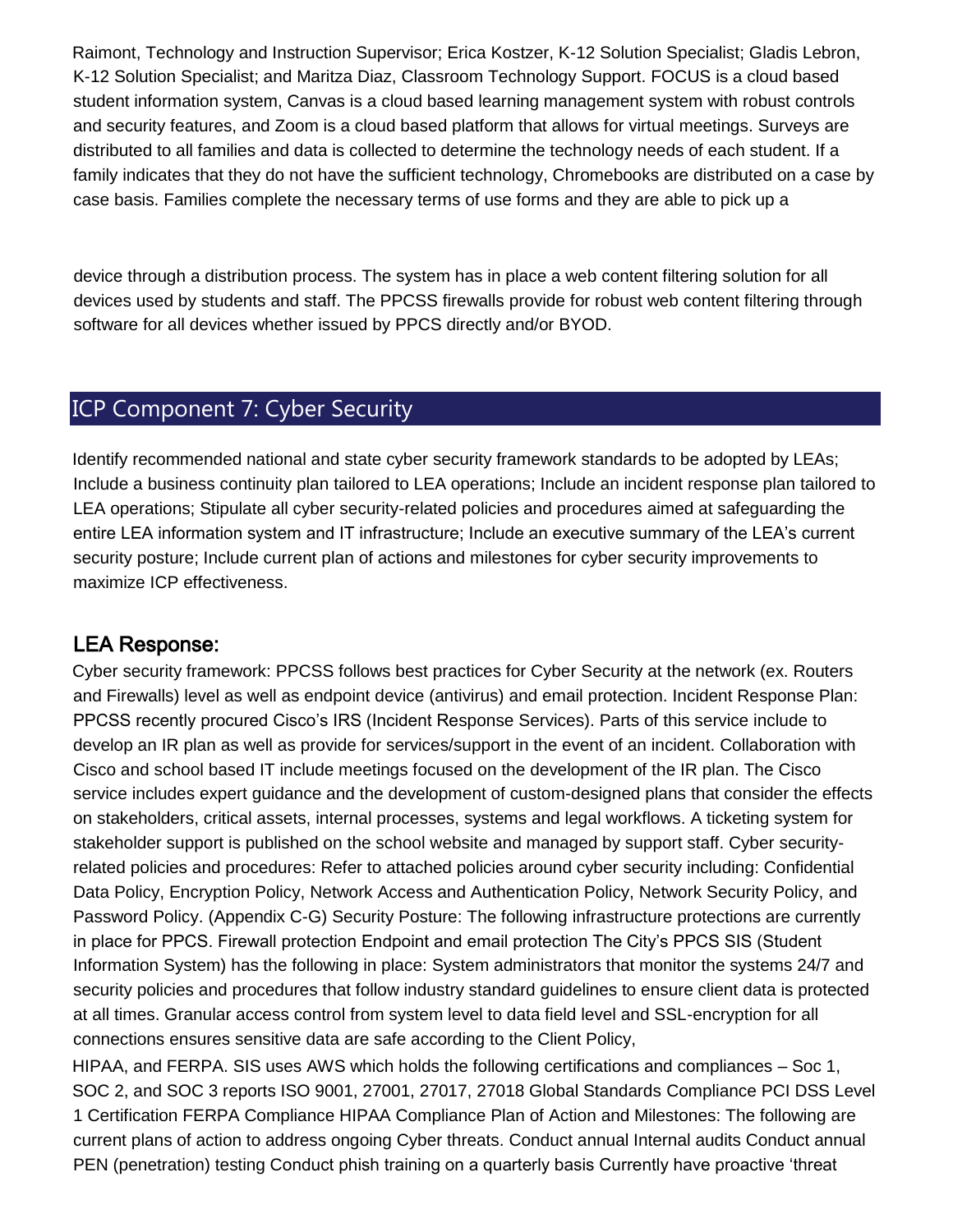hunting' and response via both our newly procured Cisco IRS service as well as our current endpoint protection. The LEA's Business Continuity Plan is called "Continuity of Operations (COOP.)" The link for the plan is https://emergency.fsu.edu/continuity-operations-coop.

# ICP Component 8: Engaging Students with Limited Access

Specify a team of service providers and determine a point person for communication with families about the efforts to provide education and supports for their child; Develop a plan to communicate early and often with students and parents to identify needs and ensure supports; Ensure that school leadership is engaged with special education service providers to deliver needed supports and resources to educators, learners, and families; Research and implement best practices in online special education.

### **LEA Response:**

Engaging students with limited access can be a challenge in a remote environment. PPCSS has implemented several processes to aid in the distribution of necessary content and services to these students. An initial survey is sent out to families to gather the needs of their students. If a parent is unable to answer via email, designated staff will make phone calls to ensure that parents receive the proper form of communication. The office manager at each campus will be the point person responsible for organizing the contact with the family and gathering the information necessary to help provide connectivity. The IT department configures devices for at home use, and families are provided a time to pick up the necessary supplies. Consent forms are distributed to families once a device is provided and will be kept on file as an agreement to the terms and use of the provided device. Any family that does not have internet access is able to gain access through a partnership with T-Mobile that provides discounted or free internet to all Broward County Students. In addition, if a family does not have an appropriate device, PPCSS provides them with a Chromebook. Materials such as consumable textbooks, workbooks, and designated technology devices are distributed following an organized schedule. Distribution takes place for three days. If a family is unable to pick up the appropriate materials, a support staff member delivers the materials to any family in need. Special individualized services are provided to any student who is unable to assess due to limited access to technology. Such measures include phone based assessment opportunities. Exceptional Student Education students with IEPs and 504s continue to receive support from their campus Academic Support Facilitators and/or teachers. Classroom teachers adhere to 504/ESE accommodations. All ESE teachers will become support teachers in any course that includes one of the students they support. In addition, they will provide support through digital meetings with their students. The team will explore best practices for online special education to meet the needs of each student. All information relevant to ESE services are disseminated to teachers via the Canvas ESE course. The PPCSS leadership team will be in constant communication with teachers to monitor student engagement for those with limited access. If necessary, guidance will reach out to the families via email or phone to determine the reasons why students are not engaging in the learning and ensure the technology available to the student meets the requirements for access to all online platforms.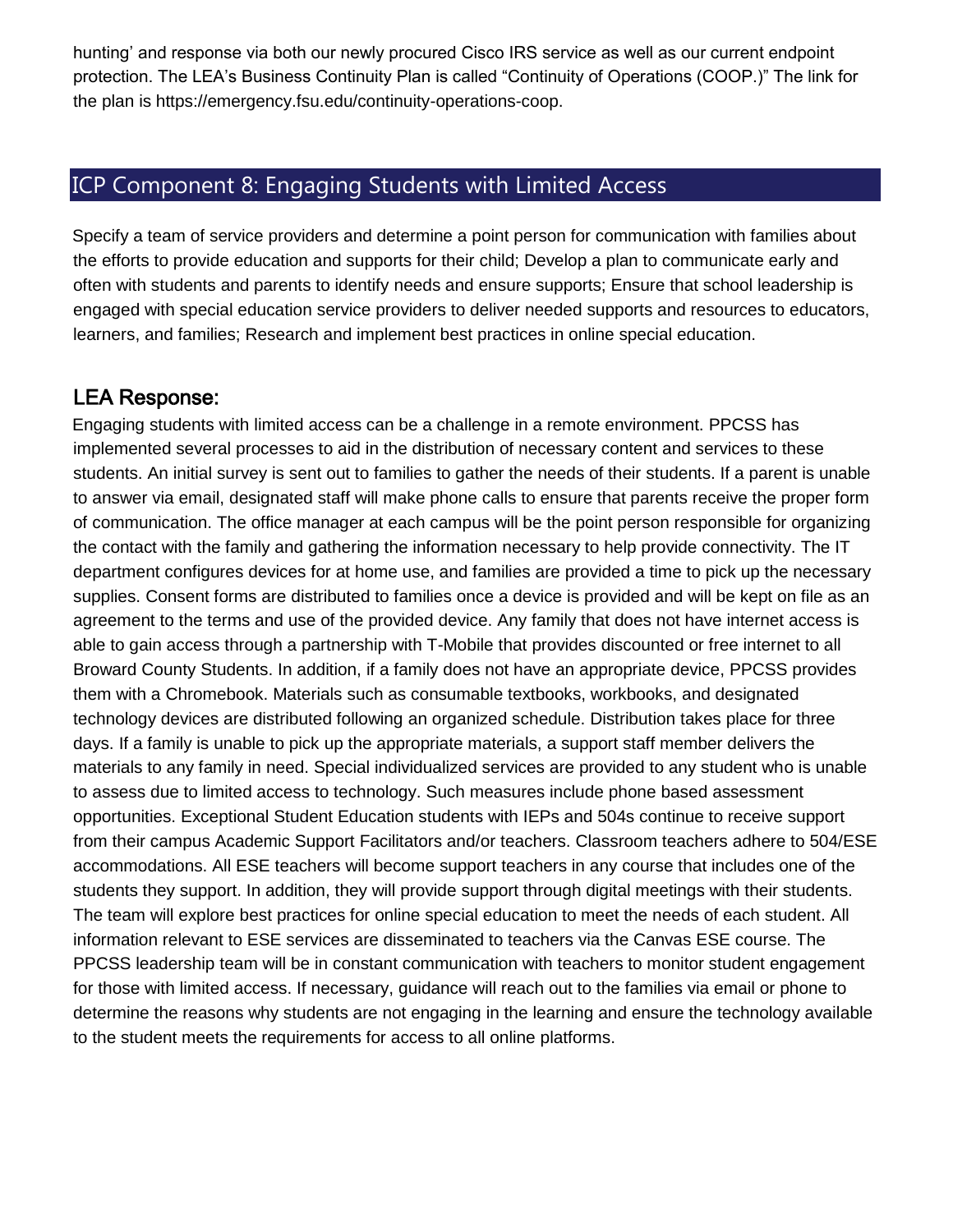### ICP Component 9: Continuation of School Operations

Identify the facets of school operations that are impacted by extended school closures along with the essential personnel needed to support learning continuity through remote teaching and learning; Identify and communicate expectations of school or LEA staff related to schedules and work performance during school closures; Develop and communicate an execution plan to provide food services to students and families in need during school closures; Develop and execute a plan to provide special education services and accommodations to students in need during school closures; Conduct outreach to community organizations to provide comprehensive support to students and families during school closures.

### **LEA Response:**

The City of Pembroke Pines is the main community support for the Pembroke Pines Charter School System. School Operations supported by the City of Pembroke Pines encompass more than just classroom learning. Services such as maintenance, food services, transportation, and IT functions are a part of the overall success of any organization and are provided through the City of Pembroke Pines. Other community organizations include the YMCA, Safeguard Cleaning Services, Chartwells Food Services, Calvin Giordano and Associates, Planet T, and Transportation Authority Bus Services. The City of Pembroke Pines Office of Controller staff are responsible for community outreach and partnerships between the schools and community organizations. The Pembroke Pines Charter School Foundation supports in these efforts and collaborate with members to meet the needs of the community and the school. PPCSS is also a member of the Miramar Pembroke Pines Chamber of Commerce. With school closures, these departments have the opportunity to move forward with projects without student learning having a direct impact. This is mainly the case for any maintenance and IT updates that will occur. These improvements typically take the school and administrator schedule in mind. Maintenance schedules will be adjusted and a deep cleaning of each school will take place. Projects are determined by the school administrator and communicated to the City of Pembroke Pines public services department. This department then schedules their maintenance in order of priority and begins the work at each campus. Currently, every school is replacing current water fountains with contactless ones. This project is currently in the works; however, due to its impact on plumbing, it will be completed when the schools are closed. This project is projected to cost over \$100,000. In case of school closures, food services will offer free meals to all students. Working in collaboration with "Feeding South Florida'' prepackaged meals are provided to families on Tuesdays and Thursdays. This food drive is mass communicated through our school website, emails, and robocalls to all stakeholders. Prepackaged meals that meet the mandated dietary guidelines are distributed to families through a drive through pick up process. Families preregister for this service. PPCSS has partnered with T-Mobile to provide internet services to families. This telecommunication company provides free or discounted internet services to families in need. They also provide mobile hotspots when necessary. The City of Pembroke Pines Charter School System has developed a plan to ensure the provisions of accommodations and associated services identified on a student's IEP (Speech,OT,Counseling) as required by federal law for students in all instructional models. Each student with a disability will be provided a Temporary Distance Learning Plan that will be emailed to the students' parent and/or guardian. Attendance is monitored daily through Canvas and Zoom. Students not engaging in learning activities through these platforms may be contacted by school staff to ensure that they have access to online learning. Unless the parent specifically places in writing their request to revoke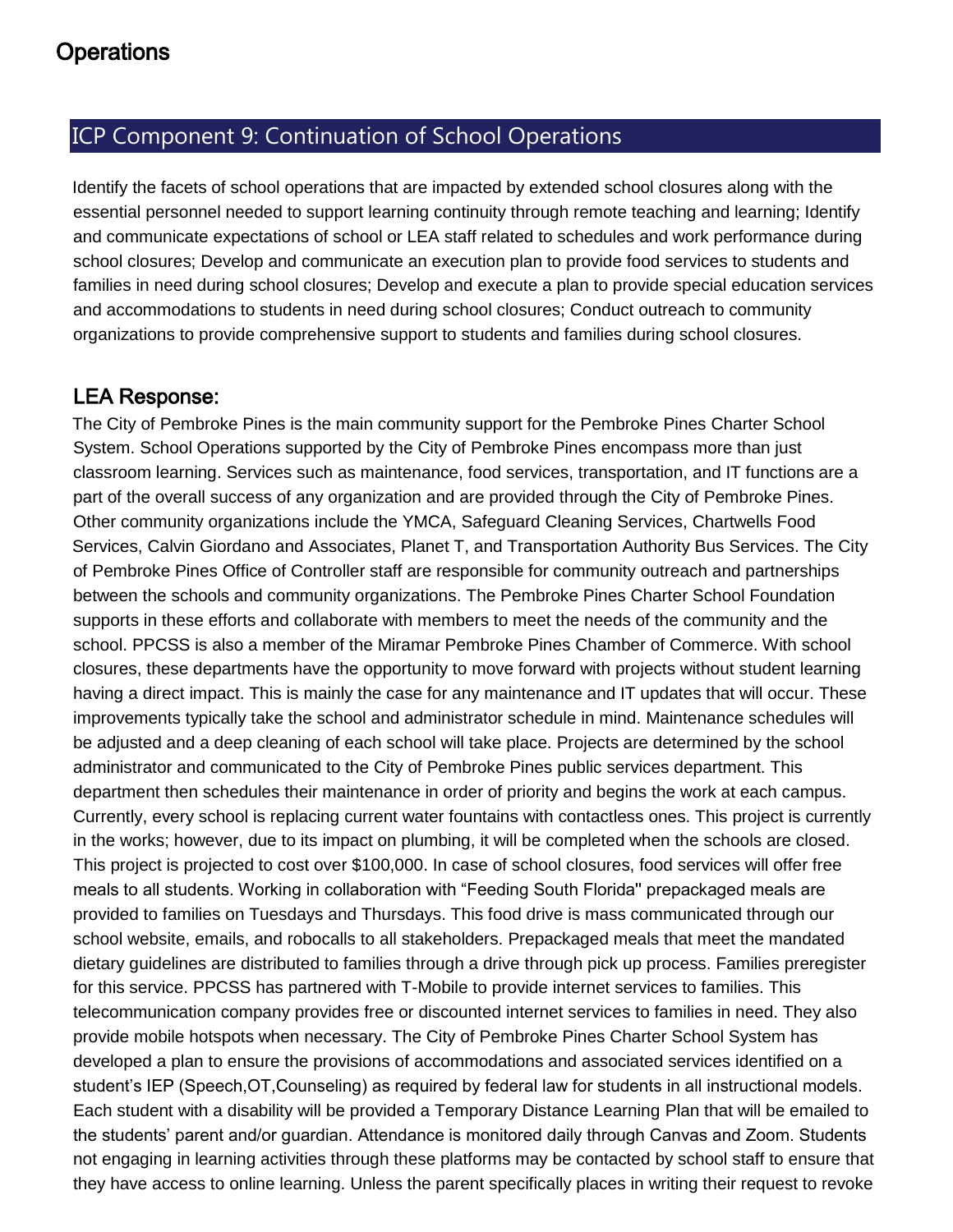services, attempts to engage the parent/student in distance opportunities must continue by each service provider. All attempts will be documented in FOCUS. Services are provided through teleconference/teletherapy. ESE support staff will collaborate with general-ed teachers to push into the virtual gen-ed class to provide virtual reteach and remedial lessons (in alignment with the IEP) individually and/or in small groups. The PPCS system will have time embedded into the school's online schedule for ESE to provide these small group services without disruption to the class lesson and curriculum. Also, ESE service providers will upload videos and/or activities on Canvas to ensure IEP goals are being addressed and can be documented for mastery on FOCUS. Students will be able to submit videos/audio and/or activities for feedback through Canvas.

Transportation services such as buses will no longer run in response to school closures.

# **Communications**

### ICP Component 10: Emergency and Ongoing Communications

Identify stakeholder groups within the school community along with the appropriate communication channels for each group; Clarify roles and responsibilities of school personnel assigned to communicate with stakeholder groups; Define the scope of communications to be sent to stakeholders along with a schedule for such communications to ensure coordination; Publish guidance for stakeholders and learning continuity plans on the school or LEA website leading up to and throughout the duration of extended school closures.

### **LEA Response:**

Communication is a key factor in the effectiveness of this instructional model. The PPCSS Communication Plan delineates the types of communication and tools used to keep families informed and also gather necessary feedback. The lines of communication are delineated below according to the appropriate stakeholder group. Internal staff communication will use Google applications such as Gmail, GDrive, and Google Chat. Email groups exist to make mass communication with staff more effective. Staff lists and teacher contact information is also used in case of emergency. A communication tree delineates the roles of the individuals and who they would call in case of an emergency. Administrators contact support personnel and the office manager, support personnel contact department chairs and team leaders, office managers contact the remaining office staff. Department chairs/team leaders contact the staff on their teams. Classroom teachers then contact their classroom associates. Up to date information is shared with students and families through various electronic channels. The

Pembroke Pines Charter School Website (www.pinescharter.net) is kept up to date by the Office of the City Controller. In addition, every school has a Canvas Hub course, which acts as an organized electronic wealth of resources. The Hub contains up to date information as well as any forms, documents, and plans that the students and families may need. All students and parents are invited to be a member in the Hub Canvas course for their campus. Teachers communicate with students and parents directly through Canvas. Parents are paired with their students and, therefore, receive emails and messages from teachers through the learning management system. FOCUS, our student information system, also acts as a dashboard with announcements that parents and students are able to view as soon as they log in. This platform also has the capacity to send emails to both stakeholder groups. Parent Link is also used by the school to communicate with families. This platform sends robocalls, emails, and texts to families and is